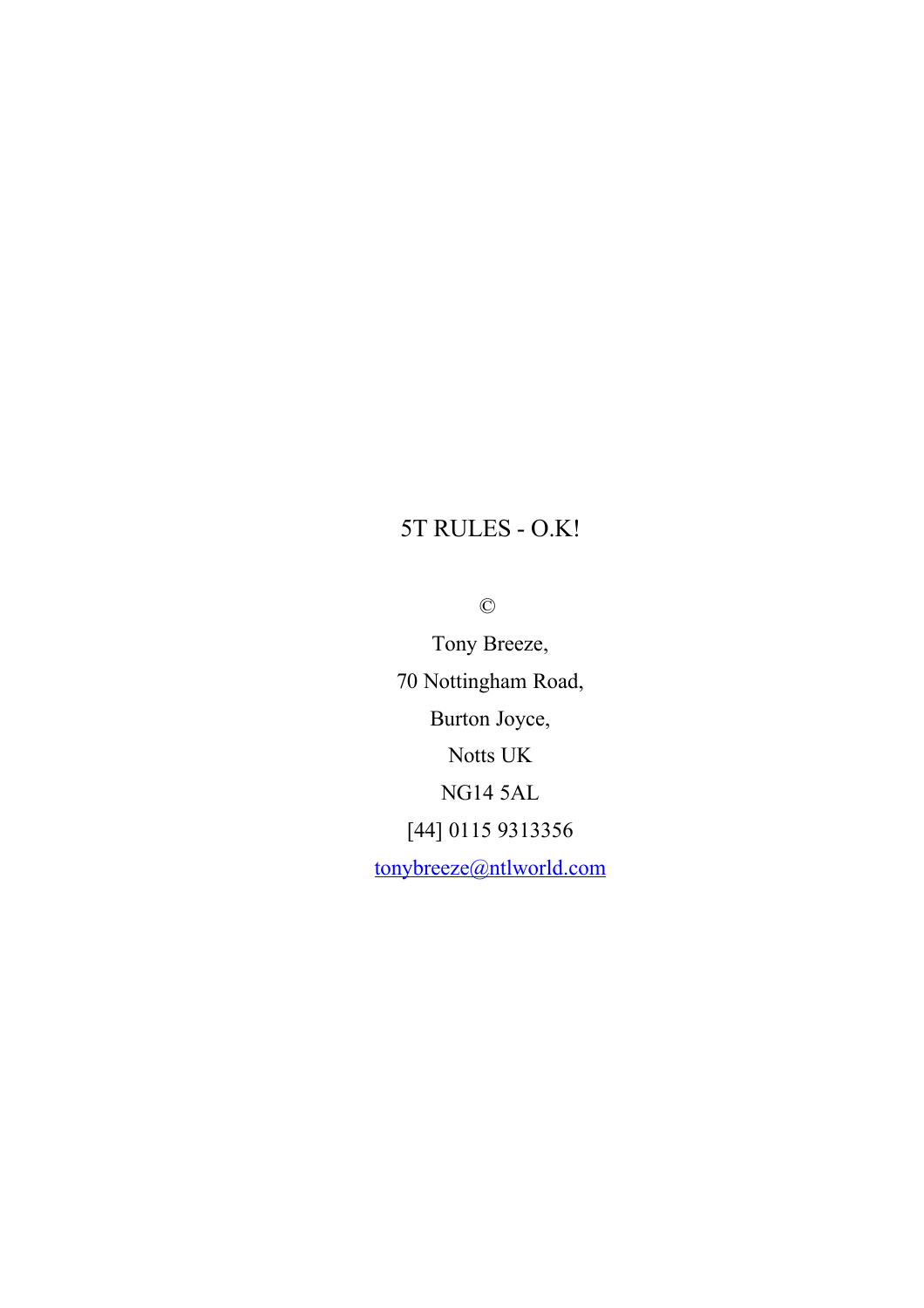Performances or readings of this play may not legally take place before an audience without a licence obtainable on application to:

> Ventus Books, 70 Nottingham Road, Burton Joyce, Notts.UK NG14 5AL 01159-313356 [tonybreeze@ntlworld.com](mailto:tonybreeze@ntlworld.com)

To avoid possible disappointment, application should be made, preferably in writing, as early as possible, stating: -

- (i) Name and address of applicant
- (ii) Name and address of Society;
- (iii) Name and address of theatre or hall where performance(s) would be held;
- (iv) Times and dates of performances.

A fee will be charged for this licence which must be paid prior to the first performance otherwise the licence is automatically cancelled and the performance becomes illegal.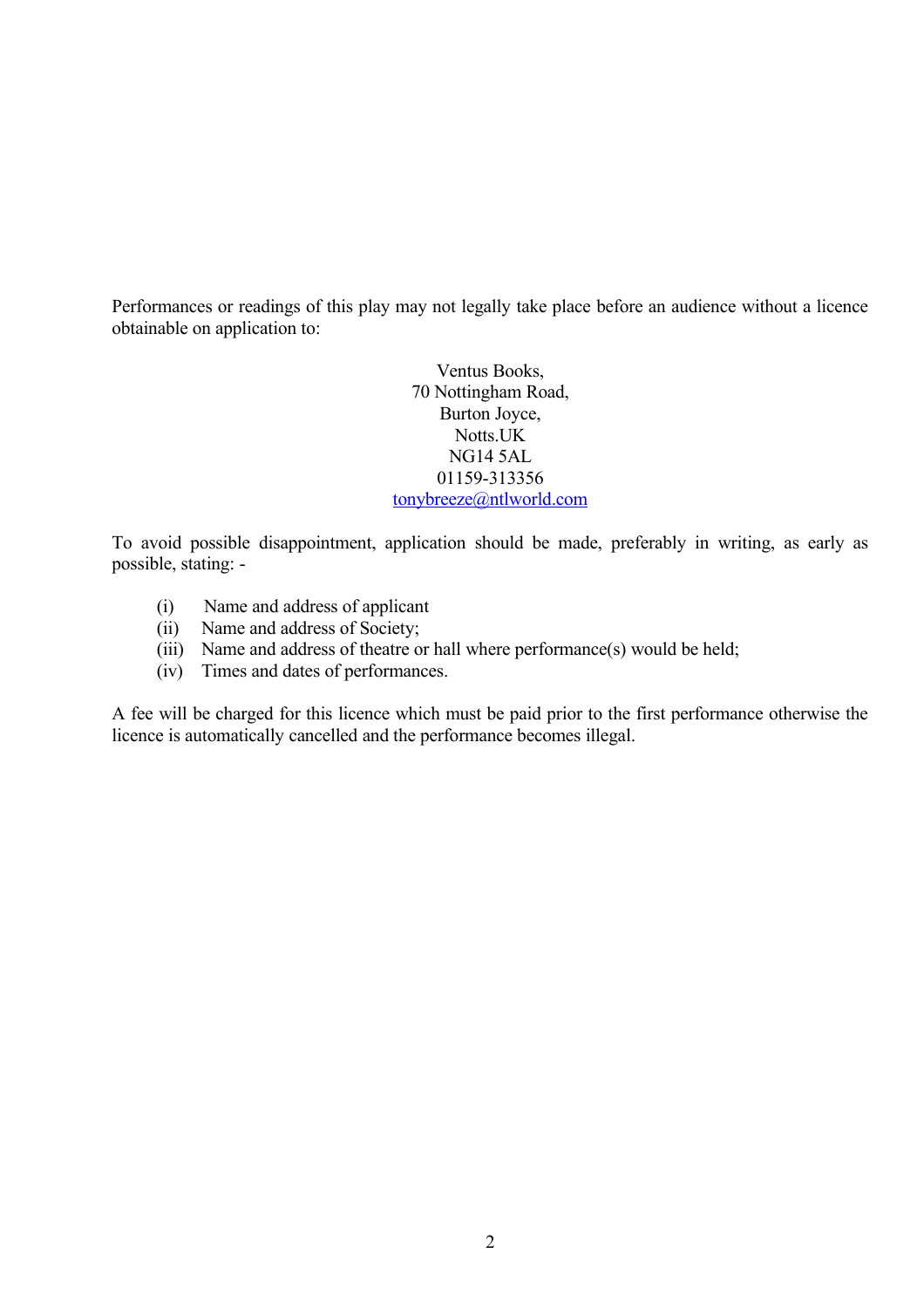## **CHARACTERS**

BILT (David Bilton) A tall thin bullying youth. JAGO (Joseph Jackson) A West Indian youth. MAX (Maurice Gascoigne) A fair haired youth.

INKY (Ian Stevens) A tiny imp of a youth. BISHOP (Brian Bishop) A fat boy.

OTHER GIRLS Any number

Mr. WILSON A young teacher not long out of college. BAZ (Barry Rogers) A wirily built youth of 15 years. BILLY (William Walker) A good looking youth, one of the quieter and more mature members of group. JENNY (Jennifer English) A good looking girl and she knows it. MARILYN (Marilyn Murphy) A hulk of a girl who can fight with the best of the lads and probably win. TINA (Tina Blenkin) A quiet, insignificant but fairly intelligent girl. HEADMASTER A typical old school type who rules with a rod of iron over both his pupils and his staff. Mr. BATEY A constantly grumbling caretaker who always shuffles about with a brush in his hand.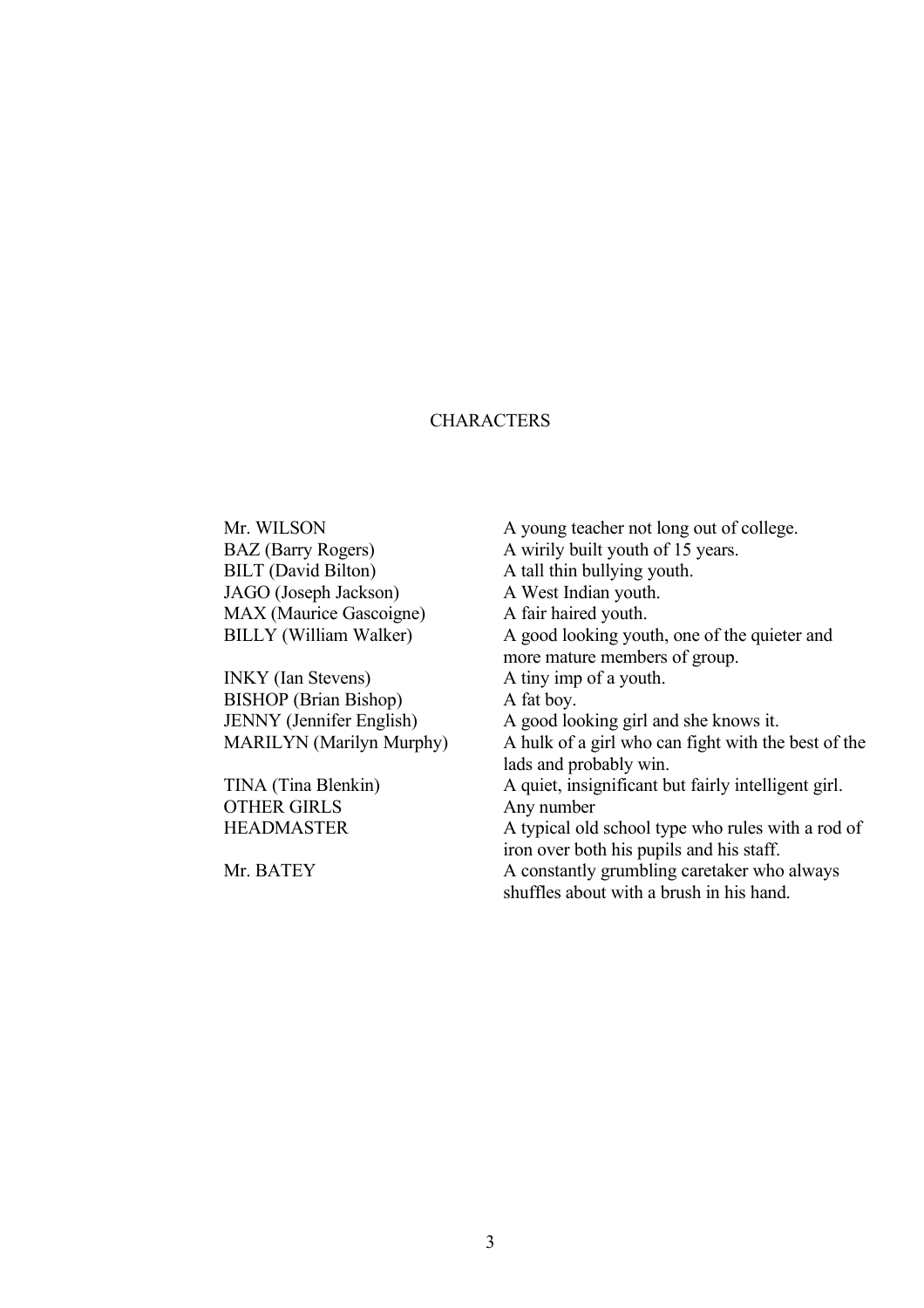## 5T RULES - O.K.!

*(The action takes place in a classroom at the top of a modern three-storey block at a comprehensive school somewhere in the Midlands. The whole of one wall is made up of windows and this looks out towards the audience and the imaginary playground below. The far wall has the usual informatory posters and wall charts on it and at the back of the room there are built-in cupboards reaching almost to the ceiling. At the front of the classroom there is the teacher's modern flat desk and a moveable blackboard which is slanted inwards towards the audience. The audience are able to see a cross section of the wall at the other end of the room and out into a small foyer outside, where there are two glass doors at the top of the stairs quite close to a radiator which juts out towards them. There are two other doors leading to boys and girls' toilets and a further door leading into the empty classroom of Mr. Jenks next door.*

*The time is 4.00 pm on a wintery Friday afternoon and 5 T are just coming to the end of another English lesson*)

| WILSON:        | There's far too much noise in here, I can't hear myself think for all the racket you're<br>making.                                                                                                                                                                                                                                                                                                                                   |
|----------------|--------------------------------------------------------------------------------------------------------------------------------------------------------------------------------------------------------------------------------------------------------------------------------------------------------------------------------------------------------------------------------------------------------------------------------------|
| <b>BILTON:</b> | Sir, can I go sir? Can I?                                                                                                                                                                                                                                                                                                                                                                                                            |
| WILSON:        | Just a minute Bilton. Now is there anyone else's book that I've not yet marked?                                                                                                                                                                                                                                                                                                                                                      |
| <b>INKY:</b>   | (Playing with a plastic model on his desk). Spider Man! A job for spider man! (Makes<br>car noises and screeching of brakes).                                                                                                                                                                                                                                                                                                        |
| WILSON:        | Stevens!                                                                                                                                                                                                                                                                                                                                                                                                                             |
| INKY:          | (Unheeding). The battle is 'ard and long, a left to the jaw and then a right - pow!                                                                                                                                                                                                                                                                                                                                                  |
| WILSON:        | STEVENS! When you've quite finished.(INKY subsides). Now have I seen everyone's<br>book? Rogers, have I seen yours?                                                                                                                                                                                                                                                                                                                  |
| <b>BAZ</b>     | (Sullenly). No.                                                                                                                                                                                                                                                                                                                                                                                                                      |
| WILSON:        | Why not?                                                                                                                                                                                                                                                                                                                                                                                                                             |
| BAZ:           | 'Cos I've not finished.                                                                                                                                                                                                                                                                                                                                                                                                              |
| WILSON:        | Not finished? But you've had nearly an hour.                                                                                                                                                                                                                                                                                                                                                                                         |
| BAZ:           | I can't think in here, I can't create.                                                                                                                                                                                                                                                                                                                                                                                               |
| WILSON:        | You mean can't be bothered.                                                                                                                                                                                                                                                                                                                                                                                                          |
| <b>INKY:</b>   | Whap!                                                                                                                                                                                                                                                                                                                                                                                                                                |
| WILSON:        | Stevens! (to BAZ). Let's have a look at what you've done anyway. Come on we haven't<br>got all day. (Takes book and reads). "The worst villain the world has known. He lives<br>in a concrete battlement where the hands of time stand still and lie moves like the ghost<br>of Dracula that nobody can kill" - It's in verse! I didn't tell you to write a poem, it was<br>supposed to be an essay on the worst villain in history. |
| BAZ:           | He is.                                                                                                                                                                                                                                                                                                                                                                                                                               |
| WILSON:        | Who?                                                                                                                                                                                                                                                                                                                                                                                                                                 |
| BAZ:           | Him who I'm writing about.                                                                                                                                                                                                                                                                                                                                                                                                           |
| WILSON:        | You're off on one of your symbolic trips again aren't you?                                                                                                                                                                                                                                                                                                                                                                           |
| BAZ:           | It's just a poem.                                                                                                                                                                                                                                                                                                                                                                                                                    |
| WILSON:        | I didn't tell you to write a poem - anyway it's too vague, you can't tell who you're on<br>about.                                                                                                                                                                                                                                                                                                                                    |
| BAZ:           | That's cos it's got 'idden meanings. It's very deep.                                                                                                                                                                                                                                                                                                                                                                                 |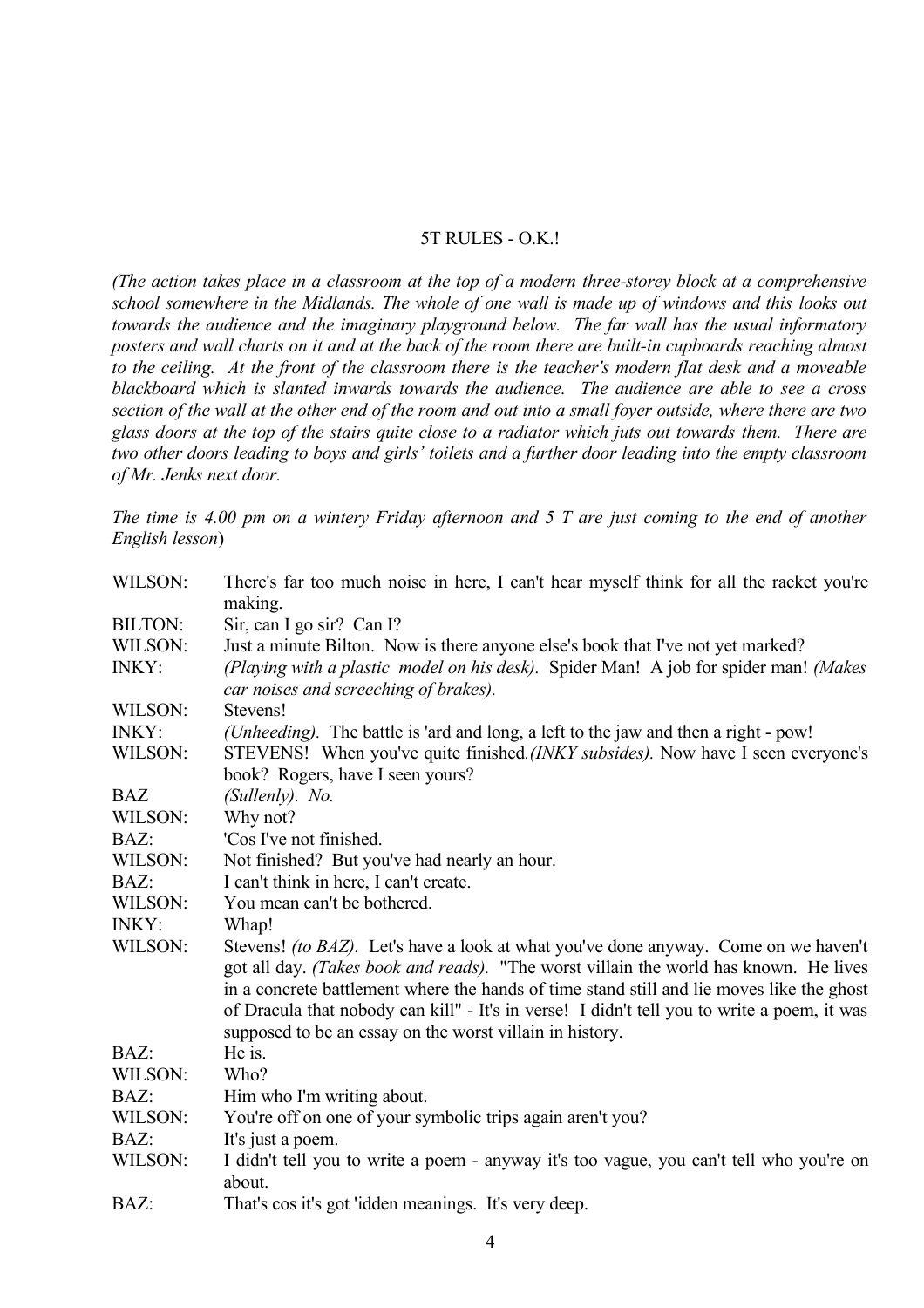WILSON: Very. Now is there anyone else's book? No. All right then, when we're all ready. What's the time Jenny?

JENNY: Four, Sir, the bell's late.

WILSON: If you've quite finished. *(A hush descends)*. Now then, let's try for once acting in a sensible adult manner and waiting for the bell in silence.

INKY: Zap!

- WILSON: Stevens!
- INKY: Sorry Sir.
- WILSON*: (Sound of pop music coming from Marilyn's bag).* And we can do without that.
	- *(They all wait in silence for the release of the Friday afternoon bell. Then when it does sound they all make a dash for the door and Wilson, trying to assert himself, stands in the way with his hand raised).*
- WILSON: That bell is a signal for me to end the lesson not for you to stampede. Sit down! All of you, sit down! I've never seen such a rabble - like wild animals.
- MAX: Sir, I'll miss me bus.
- TINA: Me mam's waiting for us.
- WILSON: You will go when I say so and not before. *(They grumbling decide that they'd better humour him to get out, and sit down again).* Very well, you may *(Before he has time to reach 'go' the stampede is on again) go. (However a few of them are slower than usual and BAZ grabs BILTON on the way past and whispers in his ear. Whilst WILSON begins gathering together his papers and books BA Z then begins a distracting exercise to get him away from his briefcase on the desk and over to wards the window. JAGO steals keys from the bag and goes to lock the doors outside).*
- BAZ: Sir, can I have a word with you?
- WILSON: Make it quick.
- BAZ: You'll think I'm daft sir.
- WILSOM: I already know that. What are you after?
- BAZ: *(Continuing the embarrassed act).* I don't know how to ask I you sir, you see I was in here at break this morning looking -
- WILSON: What were you doing here then?
- BAZ: Just looking sir, out of the window and I remembered what was said in that lesson on Cave Men.
- WILSON: And?
- BAZ: Well I was thinking about what you keep saying about always trying to ask yourself questions about what's going on round you and I suddenly thought -
- WILSON: Unusual for you!
- BAZ: I thought "If they write so much about Cave Men and find them so interesting what's it going to be like when they start looking at us in the future. I mean what would they call us?

WILSON: Call us?

- BAZ: Yeah, I mean if they were the Stone Age and all that what age are we going to be?
- WILSON: *(Taken aback at the boy's philosophical tone)*. Well I …er it's a bit late in the … er … what shall we say? Plastic perhaps? Or Concrete like your poem. Maybe even Glass, there's a lot of it about. You do come out with the weirdest things at times. BAZ: I'm sorry Sir.
- WILSON: No, there's no need to be sorry, it shows you're trying. Now then *(Picking up brief case and making for the door)* must dash. See you all Monday. Haven't you got any homes to go to?

INKY: Yes Sir.

WILSON: 'Night then.

ALL: 'Night Sir.

*(He goes out passing JAGO returning with the keys to BAZ: There is an expectant hush from the few who are left as they hear him go to the doors at the top of the stairs to find they have been locked). WILSON: (Re-enters looking short tempered).* All right, who's the comedian?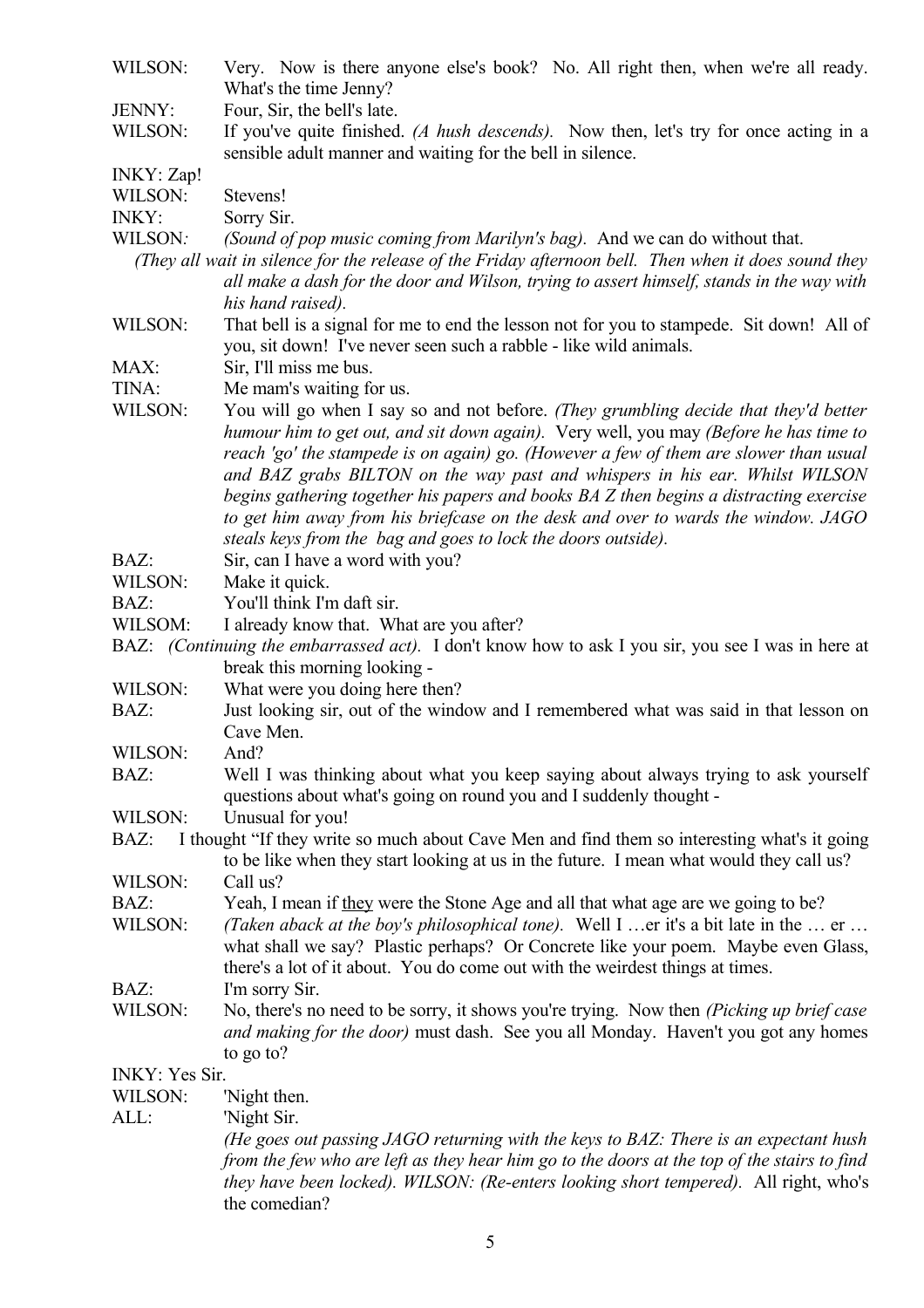| BILT:           | Comedian Sir?                                                                             |
|-----------------|-------------------------------------------------------------------------------------------|
| WILSON:         | Yes Sir, comedian Sir!                                                                    |
| BILT:           | I don't know what you mean, what's up?                                                    |
| WILSON:         | (Putting bag down resignedly on desk). Here we go again. Which of you (Stops himself      |
|                 | swearing). Which of you jokers has locked the doors?                                      |
| BAZ:            | Doors Sir!                                                                                |
| WILSON:         | Look, I don't mind a joke, you know that, but when it comes to taking things from my      |
|                 | personal property  those keys were in this case. I've had about enough for one day so     |
|                 | no more games eh! Let's have 'em. Bilton!                                                 |
| BILT:           | I haven't                                                                                 |
| WILSON:         | Stevens?                                                                                  |
| INKY: Me, Sir?  |                                                                                           |
| WILSON:         | Bishop? Aw come on will you.                                                              |
| BAZ:            | How d'you know it was a joke?                                                             |
| WILSON:         | $Eh$ ?                                                                                    |
| BAZ:            | The doors. How d'you know whoever did it, did it for a joke?                              |
| WILSON:         | How d'you mean?                                                                           |
| BAZ:            | Might have been done for any number of reasons. You always think if anybody in here       |
|                 | does anything it's for fun. You never think we do 'owt serious.                           |
| WILSON:         | I said 'joke' because I can't think of any other reason for locking the doors at four     |
|                 | o'clock on a Friday, can you?                                                             |
| BAZ:            | It's not necessarily for a joke.                                                          |
| WILSON:         | Do I detect? Can you tell me then why anybody would do it if it wasn't a joke?            |
| BAZ:            | More serious reasons maybe.                                                               |
| WILSON:         | More serious eh? Such as?                                                                 |
| BILT:           | Go on, Baz, tell him.                                                                     |
| BAZ:            | You've er  we've er                                                                       |
|                 | (There is a pause which BIL TON breaks).                                                  |
| BILT:           | We've kidnapped you!                                                                      |
| JAGO:           | Captured!                                                                                 |
| MAX:            | Nicked!                                                                                   |
| <b>INKY:</b>    | Got yer! Alcatraz, yeah, yeah!                                                            |
| WILSON:         | I'll Alcatraz you. What're you on about 'kidnapped'?                                      |
| BAZ:            | That's not the right word sir. You're more like a hostage.                                |
| WILSON:         | (Incredulously). Hostage!                                                                 |
| BAZ:            | Yes, Sir, we needed a hostage and you were the most likely.                               |
| WILSON:         | I don't quite                                                                             |
| BAZ:            | We had to have somebody to bargain with, to act as the middle man between us and          |
|                 | them.                                                                                     |
| WILSON:         | Us and ! Middle man?                                                                      |
| BAZ:<br>WILSON: | Yes Sir, between us and the boss.                                                         |
| BAZ:            | Hold on a minute, you're saying the door was locked on purpose, for a reason?<br>Yes sir. |
| WILSON:         | And this has something to do with you and the Head? Are you occupying the place or -      |
| BAZ:            | Yes Sir.                                                                                  |
| WILSON:         | Or are you - ? Did you say 'yes'?                                                         |
| BAZ:            | Yes sir.                                                                                  |
| WILSON:         |                                                                                           |
| BILT:           | You're <i>(slowly)</i> occupying it? What, here?<br>Yeah, we're taking it over.           |
| WILSON:         | You're really serious! (It dawns on him). You are, aren't you? You mean it, it's not a    |
|                 | joke.                                                                                     |
| BAZ:            | It's not a joke Sir.                                                                      |
|                 | (There is a pause whilst WILSON tries to digest the fact).                                |
| JAGO:           | We're having a sit-in.                                                                    |
|                 |                                                                                           |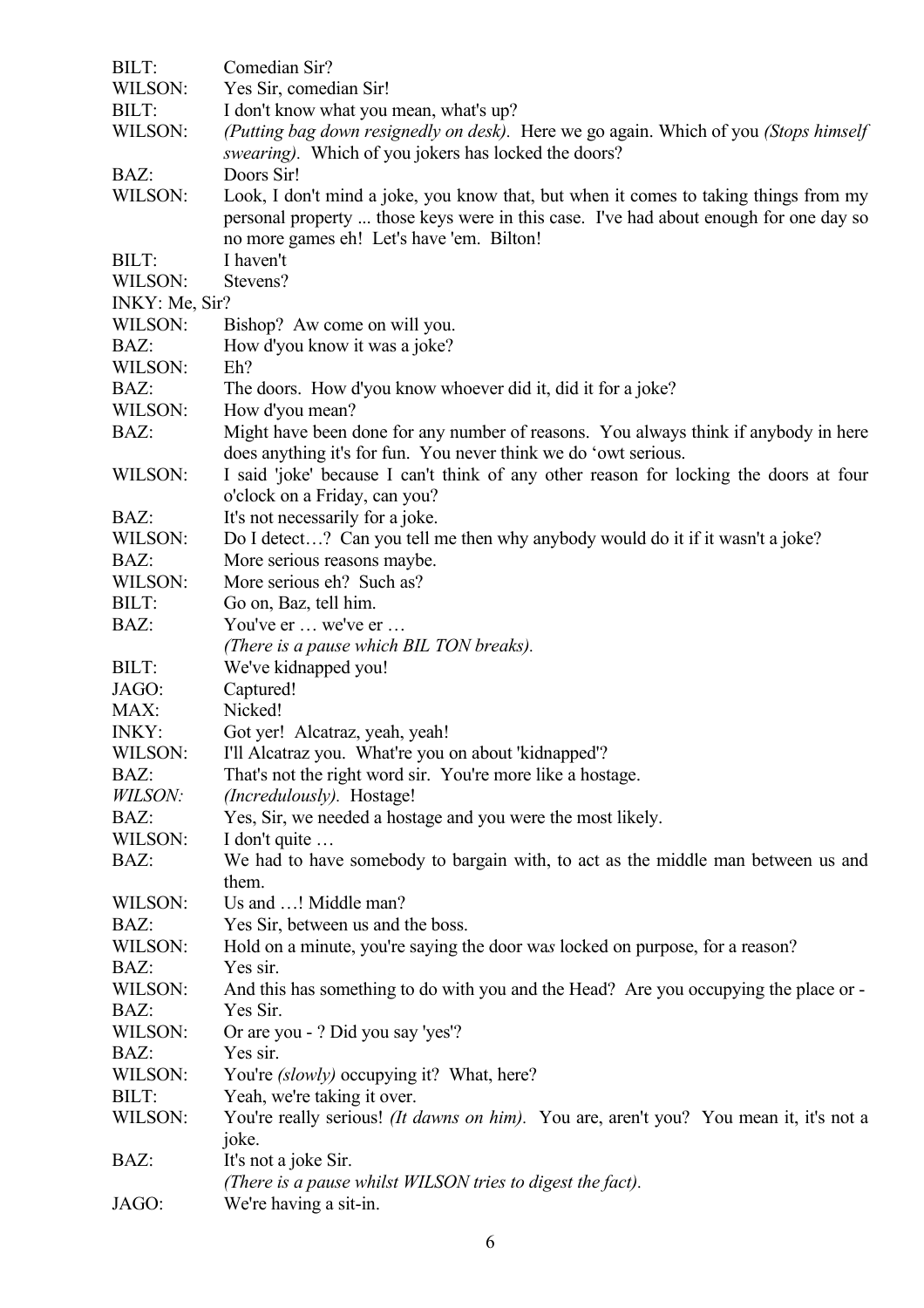| BAZ:<br>Yes Sir, a squat, sit-in, call it what you want.<br>BILT:<br>We're revolting sir!<br>WILSON:<br>I already know that.<br>We're only taking over the top floor sir, this room and Jenko's next door.<br>BAZ:<br>WILSON:<br>The whole floor?<br>BAZ:<br>Yeah, so we can use the toilets. We don't know how long we might be here do we?<br>WILSON:<br>No I suppose you don't.<br>You look surprised Sir.<br><b>INKY:</b><br>WILSON:<br>Do I? Well I suppose I am a bit, it's come as a bit of a shock. But do you know what<br>you're saying?<br>Yes Sir.<br>BAZ:<br>WILSON:<br>But do you realise just how serious it is, this thing you're doing?<br>BAZ:<br>Yes Sir, course we do.<br>WILSON:<br>I mean have you really given it serious thought? There'll be no end of bother when the<br>Head finds out.<br>We had no choice.<br>BAZ:<br>WILSON:<br>Choice?<br>BAZ:<br>No Sir, there was nothing else we could do in the circumstances.<br>WILSON:<br>Nothing ? But why? If it's not too daft a question, what did you have to go to these<br>lengths for?<br>He'll not listen any other way.<br>BAZ:<br>WILSON:<br>The Head? But listen to what?<br>BAZ:<br>Our ideas, the way we want things running.<br>WILSON:<br>But he's the Head, it's his school.<br>BAZ:<br>We know, but he won't even listen.<br>WILSON:<br>How d'you know?<br>BAZ:<br>He just won't.<br>So you're going to make him listen by taking over the top floor for a sit-in.<br>WILSON:<br>BAZ:<br>Yes Sir to protest.<br>And just say again where I fit into all this  whatever it is.<br>WILSON:<br>BAZ:<br>We need a hostage.<br>WILSON:<br>(Still stunned repeats mechanically) A hostage.<br>Yeah, everybody on telly who gets what they want has a hostage, sir, to bargain with.<br>BILT:<br>WILSON:<br>So, I'm to be bargained with am I?<br>BAZ:<br>In a way.<br>WILSON:<br>And do you mind if I ask what the ransom fee is?<br>BAZ:<br>Ransom?<br>WILSON:<br>Yes for my release. I assume you're asking something for me, I mean, I must be worth<br>something.<br>Just more freedom, that's all we want.<br>BAZ:<br>WILSON:<br>So if you get more freedom then I get mine. I see. (He begins to laugh).<br>What are you laughing at?<br>BAZ:<br>I'm sorry, I shouldn't laugh, just that it's all been done so many times before.<br>WILSON: | WILSON: | ( <i>Stunned</i> ). A sit-in! |
|--------------------------------------------------------------------------------------------------------------------------------------------------------------------------------------------------------------------------------------------------------------------------------------------------------------------------------------------------------------------------------------------------------------------------------------------------------------------------------------------------------------------------------------------------------------------------------------------------------------------------------------------------------------------------------------------------------------------------------------------------------------------------------------------------------------------------------------------------------------------------------------------------------------------------------------------------------------------------------------------------------------------------------------------------------------------------------------------------------------------------------------------------------------------------------------------------------------------------------------------------------------------------------------------------------------------------------------------------------------------------------------------------------------------------------------------------------------------------------------------------------------------------------------------------------------------------------------------------------------------------------------------------------------------------------------------------------------------------------------------------------------------------------------------------------------------------------------------------------------------------------------------------------------------------------------------------------------------------------------------------------------------------------------------------------------------------------------------------------------------------------------------------------------------------------------------------------------------------------------------------------------------------------------------------------------------------------------|---------|-------------------------------|
|                                                                                                                                                                                                                                                                                                                                                                                                                                                                                                                                                                                                                                                                                                                                                                                                                                                                                                                                                                                                                                                                                                                                                                                                                                                                                                                                                                                                                                                                                                                                                                                                                                                                                                                                                                                                                                                                                                                                                                                                                                                                                                                                                                                                                                                                                                                                      |         |                               |
|                                                                                                                                                                                                                                                                                                                                                                                                                                                                                                                                                                                                                                                                                                                                                                                                                                                                                                                                                                                                                                                                                                                                                                                                                                                                                                                                                                                                                                                                                                                                                                                                                                                                                                                                                                                                                                                                                                                                                                                                                                                                                                                                                                                                                                                                                                                                      |         |                               |
|                                                                                                                                                                                                                                                                                                                                                                                                                                                                                                                                                                                                                                                                                                                                                                                                                                                                                                                                                                                                                                                                                                                                                                                                                                                                                                                                                                                                                                                                                                                                                                                                                                                                                                                                                                                                                                                                                                                                                                                                                                                                                                                                                                                                                                                                                                                                      |         |                               |
|                                                                                                                                                                                                                                                                                                                                                                                                                                                                                                                                                                                                                                                                                                                                                                                                                                                                                                                                                                                                                                                                                                                                                                                                                                                                                                                                                                                                                                                                                                                                                                                                                                                                                                                                                                                                                                                                                                                                                                                                                                                                                                                                                                                                                                                                                                                                      |         |                               |
|                                                                                                                                                                                                                                                                                                                                                                                                                                                                                                                                                                                                                                                                                                                                                                                                                                                                                                                                                                                                                                                                                                                                                                                                                                                                                                                                                                                                                                                                                                                                                                                                                                                                                                                                                                                                                                                                                                                                                                                                                                                                                                                                                                                                                                                                                                                                      |         |                               |
|                                                                                                                                                                                                                                                                                                                                                                                                                                                                                                                                                                                                                                                                                                                                                                                                                                                                                                                                                                                                                                                                                                                                                                                                                                                                                                                                                                                                                                                                                                                                                                                                                                                                                                                                                                                                                                                                                                                                                                                                                                                                                                                                                                                                                                                                                                                                      |         |                               |
|                                                                                                                                                                                                                                                                                                                                                                                                                                                                                                                                                                                                                                                                                                                                                                                                                                                                                                                                                                                                                                                                                                                                                                                                                                                                                                                                                                                                                                                                                                                                                                                                                                                                                                                                                                                                                                                                                                                                                                                                                                                                                                                                                                                                                                                                                                                                      |         |                               |
|                                                                                                                                                                                                                                                                                                                                                                                                                                                                                                                                                                                                                                                                                                                                                                                                                                                                                                                                                                                                                                                                                                                                                                                                                                                                                                                                                                                                                                                                                                                                                                                                                                                                                                                                                                                                                                                                                                                                                                                                                                                                                                                                                                                                                                                                                                                                      |         |                               |
|                                                                                                                                                                                                                                                                                                                                                                                                                                                                                                                                                                                                                                                                                                                                                                                                                                                                                                                                                                                                                                                                                                                                                                                                                                                                                                                                                                                                                                                                                                                                                                                                                                                                                                                                                                                                                                                                                                                                                                                                                                                                                                                                                                                                                                                                                                                                      |         |                               |
|                                                                                                                                                                                                                                                                                                                                                                                                                                                                                                                                                                                                                                                                                                                                                                                                                                                                                                                                                                                                                                                                                                                                                                                                                                                                                                                                                                                                                                                                                                                                                                                                                                                                                                                                                                                                                                                                                                                                                                                                                                                                                                                                                                                                                                                                                                                                      |         |                               |
|                                                                                                                                                                                                                                                                                                                                                                                                                                                                                                                                                                                                                                                                                                                                                                                                                                                                                                                                                                                                                                                                                                                                                                                                                                                                                                                                                                                                                                                                                                                                                                                                                                                                                                                                                                                                                                                                                                                                                                                                                                                                                                                                                                                                                                                                                                                                      |         |                               |
|                                                                                                                                                                                                                                                                                                                                                                                                                                                                                                                                                                                                                                                                                                                                                                                                                                                                                                                                                                                                                                                                                                                                                                                                                                                                                                                                                                                                                                                                                                                                                                                                                                                                                                                                                                                                                                                                                                                                                                                                                                                                                                                                                                                                                                                                                                                                      |         |                               |
|                                                                                                                                                                                                                                                                                                                                                                                                                                                                                                                                                                                                                                                                                                                                                                                                                                                                                                                                                                                                                                                                                                                                                                                                                                                                                                                                                                                                                                                                                                                                                                                                                                                                                                                                                                                                                                                                                                                                                                                                                                                                                                                                                                                                                                                                                                                                      |         |                               |
|                                                                                                                                                                                                                                                                                                                                                                                                                                                                                                                                                                                                                                                                                                                                                                                                                                                                                                                                                                                                                                                                                                                                                                                                                                                                                                                                                                                                                                                                                                                                                                                                                                                                                                                                                                                                                                                                                                                                                                                                                                                                                                                                                                                                                                                                                                                                      |         |                               |
|                                                                                                                                                                                                                                                                                                                                                                                                                                                                                                                                                                                                                                                                                                                                                                                                                                                                                                                                                                                                                                                                                                                                                                                                                                                                                                                                                                                                                                                                                                                                                                                                                                                                                                                                                                                                                                                                                                                                                                                                                                                                                                                                                                                                                                                                                                                                      |         |                               |
|                                                                                                                                                                                                                                                                                                                                                                                                                                                                                                                                                                                                                                                                                                                                                                                                                                                                                                                                                                                                                                                                                                                                                                                                                                                                                                                                                                                                                                                                                                                                                                                                                                                                                                                                                                                                                                                                                                                                                                                                                                                                                                                                                                                                                                                                                                                                      |         |                               |
|                                                                                                                                                                                                                                                                                                                                                                                                                                                                                                                                                                                                                                                                                                                                                                                                                                                                                                                                                                                                                                                                                                                                                                                                                                                                                                                                                                                                                                                                                                                                                                                                                                                                                                                                                                                                                                                                                                                                                                                                                                                                                                                                                                                                                                                                                                                                      |         |                               |
|                                                                                                                                                                                                                                                                                                                                                                                                                                                                                                                                                                                                                                                                                                                                                                                                                                                                                                                                                                                                                                                                                                                                                                                                                                                                                                                                                                                                                                                                                                                                                                                                                                                                                                                                                                                                                                                                                                                                                                                                                                                                                                                                                                                                                                                                                                                                      |         |                               |
|                                                                                                                                                                                                                                                                                                                                                                                                                                                                                                                                                                                                                                                                                                                                                                                                                                                                                                                                                                                                                                                                                                                                                                                                                                                                                                                                                                                                                                                                                                                                                                                                                                                                                                                                                                                                                                                                                                                                                                                                                                                                                                                                                                                                                                                                                                                                      |         |                               |
|                                                                                                                                                                                                                                                                                                                                                                                                                                                                                                                                                                                                                                                                                                                                                                                                                                                                                                                                                                                                                                                                                                                                                                                                                                                                                                                                                                                                                                                                                                                                                                                                                                                                                                                                                                                                                                                                                                                                                                                                                                                                                                                                                                                                                                                                                                                                      |         |                               |
|                                                                                                                                                                                                                                                                                                                                                                                                                                                                                                                                                                                                                                                                                                                                                                                                                                                                                                                                                                                                                                                                                                                                                                                                                                                                                                                                                                                                                                                                                                                                                                                                                                                                                                                                                                                                                                                                                                                                                                                                                                                                                                                                                                                                                                                                                                                                      |         |                               |
|                                                                                                                                                                                                                                                                                                                                                                                                                                                                                                                                                                                                                                                                                                                                                                                                                                                                                                                                                                                                                                                                                                                                                                                                                                                                                                                                                                                                                                                                                                                                                                                                                                                                                                                                                                                                                                                                                                                                                                                                                                                                                                                                                                                                                                                                                                                                      |         |                               |
|                                                                                                                                                                                                                                                                                                                                                                                                                                                                                                                                                                                                                                                                                                                                                                                                                                                                                                                                                                                                                                                                                                                                                                                                                                                                                                                                                                                                                                                                                                                                                                                                                                                                                                                                                                                                                                                                                                                                                                                                                                                                                                                                                                                                                                                                                                                                      |         |                               |
|                                                                                                                                                                                                                                                                                                                                                                                                                                                                                                                                                                                                                                                                                                                                                                                                                                                                                                                                                                                                                                                                                                                                                                                                                                                                                                                                                                                                                                                                                                                                                                                                                                                                                                                                                                                                                                                                                                                                                                                                                                                                                                                                                                                                                                                                                                                                      |         |                               |
|                                                                                                                                                                                                                                                                                                                                                                                                                                                                                                                                                                                                                                                                                                                                                                                                                                                                                                                                                                                                                                                                                                                                                                                                                                                                                                                                                                                                                                                                                                                                                                                                                                                                                                                                                                                                                                                                                                                                                                                                                                                                                                                                                                                                                                                                                                                                      |         |                               |
|                                                                                                                                                                                                                                                                                                                                                                                                                                                                                                                                                                                                                                                                                                                                                                                                                                                                                                                                                                                                                                                                                                                                                                                                                                                                                                                                                                                                                                                                                                                                                                                                                                                                                                                                                                                                                                                                                                                                                                                                                                                                                                                                                                                                                                                                                                                                      |         |                               |
|                                                                                                                                                                                                                                                                                                                                                                                                                                                                                                                                                                                                                                                                                                                                                                                                                                                                                                                                                                                                                                                                                                                                                                                                                                                                                                                                                                                                                                                                                                                                                                                                                                                                                                                                                                                                                                                                                                                                                                                                                                                                                                                                                                                                                                                                                                                                      |         |                               |
|                                                                                                                                                                                                                                                                                                                                                                                                                                                                                                                                                                                                                                                                                                                                                                                                                                                                                                                                                                                                                                                                                                                                                                                                                                                                                                                                                                                                                                                                                                                                                                                                                                                                                                                                                                                                                                                                                                                                                                                                                                                                                                                                                                                                                                                                                                                                      |         |                               |
|                                                                                                                                                                                                                                                                                                                                                                                                                                                                                                                                                                                                                                                                                                                                                                                                                                                                                                                                                                                                                                                                                                                                                                                                                                                                                                                                                                                                                                                                                                                                                                                                                                                                                                                                                                                                                                                                                                                                                                                                                                                                                                                                                                                                                                                                                                                                      |         |                               |
|                                                                                                                                                                                                                                                                                                                                                                                                                                                                                                                                                                                                                                                                                                                                                                                                                                                                                                                                                                                                                                                                                                                                                                                                                                                                                                                                                                                                                                                                                                                                                                                                                                                                                                                                                                                                                                                                                                                                                                                                                                                                                                                                                                                                                                                                                                                                      |         |                               |
|                                                                                                                                                                                                                                                                                                                                                                                                                                                                                                                                                                                                                                                                                                                                                                                                                                                                                                                                                                                                                                                                                                                                                                                                                                                                                                                                                                                                                                                                                                                                                                                                                                                                                                                                                                                                                                                                                                                                                                                                                                                                                                                                                                                                                                                                                                                                      |         |                               |
|                                                                                                                                                                                                                                                                                                                                                                                                                                                                                                                                                                                                                                                                                                                                                                                                                                                                                                                                                                                                                                                                                                                                                                                                                                                                                                                                                                                                                                                                                                                                                                                                                                                                                                                                                                                                                                                                                                                                                                                                                                                                                                                                                                                                                                                                                                                                      |         |                               |
|                                                                                                                                                                                                                                                                                                                                                                                                                                                                                                                                                                                                                                                                                                                                                                                                                                                                                                                                                                                                                                                                                                                                                                                                                                                                                                                                                                                                                                                                                                                                                                                                                                                                                                                                                                                                                                                                                                                                                                                                                                                                                                                                                                                                                                                                                                                                      |         |                               |
|                                                                                                                                                                                                                                                                                                                                                                                                                                                                                                                                                                                                                                                                                                                                                                                                                                                                                                                                                                                                                                                                                                                                                                                                                                                                                                                                                                                                                                                                                                                                                                                                                                                                                                                                                                                                                                                                                                                                                                                                                                                                                                                                                                                                                                                                                                                                      |         |                               |
|                                                                                                                                                                                                                                                                                                                                                                                                                                                                                                                                                                                                                                                                                                                                                                                                                                                                                                                                                                                                                                                                                                                                                                                                                                                                                                                                                                                                                                                                                                                                                                                                                                                                                                                                                                                                                                                                                                                                                                                                                                                                                                                                                                                                                                                                                                                                      |         |                               |
|                                                                                                                                                                                                                                                                                                                                                                                                                                                                                                                                                                                                                                                                                                                                                                                                                                                                                                                                                                                                                                                                                                                                                                                                                                                                                                                                                                                                                                                                                                                                                                                                                                                                                                                                                                                                                                                                                                                                                                                                                                                                                                                                                                                                                                                                                                                                      |         |                               |
|                                                                                                                                                                                                                                                                                                                                                                                                                                                                                                                                                                                                                                                                                                                                                                                                                                                                                                                                                                                                                                                                                                                                                                                                                                                                                                                                                                                                                                                                                                                                                                                                                                                                                                                                                                                                                                                                                                                                                                                                                                                                                                                                                                                                                                                                                                                                      |         |                               |
|                                                                                                                                                                                                                                                                                                                                                                                                                                                                                                                                                                                                                                                                                                                                                                                                                                                                                                                                                                                                                                                                                                                                                                                                                                                                                                                                                                                                                                                                                                                                                                                                                                                                                                                                                                                                                                                                                                                                                                                                                                                                                                                                                                                                                                                                                                                                      |         |                               |
|                                                                                                                                                                                                                                                                                                                                                                                                                                                                                                                                                                                                                                                                                                                                                                                                                                                                                                                                                                                                                                                                                                                                                                                                                                                                                                                                                                                                                                                                                                                                                                                                                                                                                                                                                                                                                                                                                                                                                                                                                                                                                                                                                                                                                                                                                                                                      |         |                               |
|                                                                                                                                                                                                                                                                                                                                                                                                                                                                                                                                                                                                                                                                                                                                                                                                                                                                                                                                                                                                                                                                                                                                                                                                                                                                                                                                                                                                                                                                                                                                                                                                                                                                                                                                                                                                                                                                                                                                                                                                                                                                                                                                                                                                                                                                                                                                      |         |                               |
|                                                                                                                                                                                                                                                                                                                                                                                                                                                                                                                                                                                                                                                                                                                                                                                                                                                                                                                                                                                                                                                                                                                                                                                                                                                                                                                                                                                                                                                                                                                                                                                                                                                                                                                                                                                                                                                                                                                                                                                                                                                                                                                                                                                                                                                                                                                                      |         |                               |
| BAZ:<br>Not by us.                                                                                                                                                                                                                                                                                                                                                                                                                                                                                                                                                                                                                                                                                                                                                                                                                                                                                                                                                                                                                                                                                                                                                                                                                                                                                                                                                                                                                                                                                                                                                                                                                                                                                                                                                                                                                                                                                                                                                                                                                                                                                                                                                                                                                                                                                                                   |         |                               |
| WILSON:<br>Not by you, I agree and I'm sure you feel very aggrieved and that you're going to<br>change everything overnight and fight for your rights - but I'm afraid you'll have to<br>count me out this time.                                                                                                                                                                                                                                                                                                                                                                                                                                                                                                                                                                                                                                                                                                                                                                                                                                                                                                                                                                                                                                                                                                                                                                                                                                                                                                                                                                                                                                                                                                                                                                                                                                                                                                                                                                                                                                                                                                                                                                                                                                                                                                                     |         |                               |
| But we've not -<br><b>BILLY:</b>                                                                                                                                                                                                                                                                                                                                                                                                                                                                                                                                                                                                                                                                                                                                                                                                                                                                                                                                                                                                                                                                                                                                                                                                                                                                                                                                                                                                                                                                                                                                                                                                                                                                                                                                                                                                                                                                                                                                                                                                                                                                                                                                                                                                                                                                                                     |         |                               |
| WILSON:<br>Where are they?                                                                                                                                                                                                                                                                                                                                                                                                                                                                                                                                                                                                                                                                                                                                                                                                                                                                                                                                                                                                                                                                                                                                                                                                                                                                                                                                                                                                                                                                                                                                                                                                                                                                                                                                                                                                                                                                                                                                                                                                                                                                                                                                                                                                                                                                                                           |         |                               |
|                                                                                                                                                                                                                                                                                                                                                                                                                                                                                                                                                                                                                                                                                                                                                                                                                                                                                                                                                                                                                                                                                                                                                                                                                                                                                                                                                                                                                                                                                                                                                                                                                                                                                                                                                                                                                                                                                                                                                                                                                                                                                                                                                                                                                                                                                                                                      | BAZ:    | What?                         |
|                                                                                                                                                                                                                                                                                                                                                                                                                                                                                                                                                                                                                                                                                                                                                                                                                                                                                                                                                                                                                                                                                                                                                                                                                                                                                                                                                                                                                                                                                                                                                                                                                                                                                                                                                                                                                                                                                                                                                                                                                                                                                                                                                                                                                                                                                                                                      | WILSON: |                               |
| The keys. You let me have my door keys and I'll go out, I'll lock the doors again                                                                                                                                                                                                                                                                                                                                                                                                                                                                                                                                                                                                                                                                                                                                                                                                                                                                                                                                                                                                                                                                                                                                                                                                                                                                                                                                                                                                                                                                                                                                                                                                                                                                                                                                                                                                                                                                                                                                                                                                                                                                                                                                                                                                                                                    |         |                               |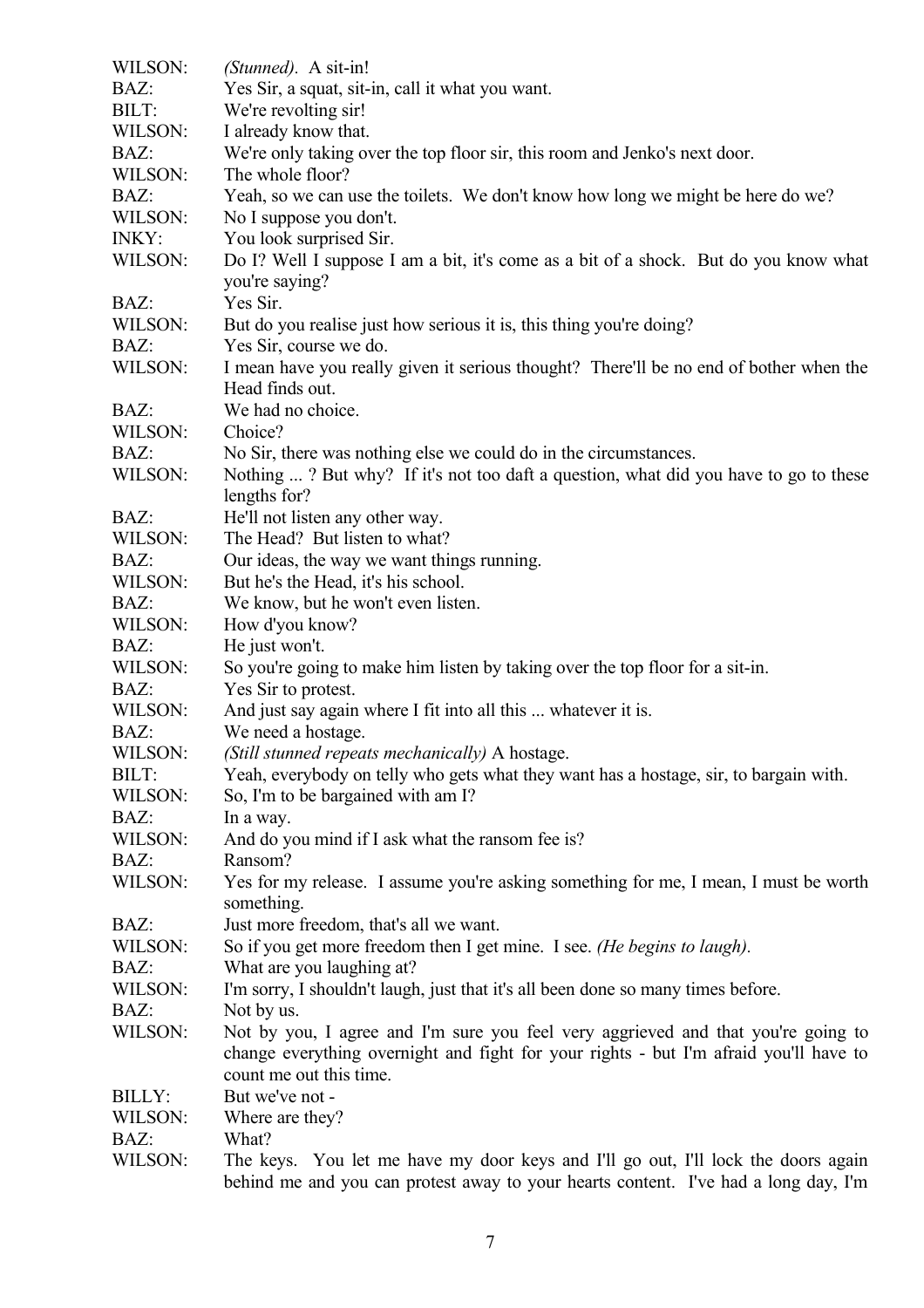tired. I want to go home. *(No response).* All right, have it your own way. *(he moves towards the door).*

BAZ: Where are you going Sir?

|                 | BAZ: Where are you going Sir!                                                                                                                                                                                                                                                                                                                                                                         |
|-----------------|-------------------------------------------------------------------------------------------------------------------------------------------------------------------------------------------------------------------------------------------------------------------------------------------------------------------------------------------------------------------------------------------------------|
| WILSON:         | There's more ways of getting through a door than using keys. (Makes to leave<br>classroom and BILTON and JAGO jump in his way. He shoves BIL TON out of the way                                                                                                                                                                                                                                       |
|                 | and is trying to move JAGO when BILTON immediately grabs a nearby chair and is                                                                                                                                                                                                                                                                                                                        |
|                 | about to bring it down onto his head when he is stopped by BAZ grabbing one of its                                                                                                                                                                                                                                                                                                                    |
|                 | legs).                                                                                                                                                                                                                                                                                                                                                                                                |
| BAZ:            | No Bilt.                                                                                                                                                                                                                                                                                                                                                                                              |
|                 | (There is a moment when BILTON almost loses control but it passes and the chair<br>drops to the floor with a clatter).                                                                                                                                                                                                                                                                                |
| W I LSON:       | <i>(To JAGO)</i> . Out of my way.                                                                                                                                                                                                                                                                                                                                                                     |
|                 | BAZ: (Stepping in). We can't let you go sir, at least not until you've listened to our proposals.                                                                                                                                                                                                                                                                                                     |
| WILSON:         | I will not be a prisoner in my own classroom.                                                                                                                                                                                                                                                                                                                                                         |
| BAZ:            | It won't take long sir, just let us tell you what we wanted.                                                                                                                                                                                                                                                                                                                                          |
| <b>MARILYN:</b> | Told you he wouldn't listen.                                                                                                                                                                                                                                                                                                                                                                          |
| MAX:            | Like all the rest, just like the boss.                                                                                                                                                                                                                                                                                                                                                                |
| <b>MARILYN:</b> | Typical.                                                                                                                                                                                                                                                                                                                                                                                              |
| WILSON:         | Would you listen if you'd been tricked and trapped like I have? What would you do?                                                                                                                                                                                                                                                                                                                    |
| BAZ:            | Sir, if you'll promise you'll listen to us, I promise your keys will turn up when we've                                                                                                                                                                                                                                                                                                               |
|                 | finished.                                                                                                                                                                                                                                                                                                                                                                                             |
| WILSON:         | You do?                                                                                                                                                                                                                                                                                                                                                                                               |
| BAZ:            | Scouts honour.                                                                                                                                                                                                                                                                                                                                                                                        |
| WILSON:         | All right then, but make it quick.                                                                                                                                                                                                                                                                                                                                                                    |
| ALL:            | 'Ray!                                                                                                                                                                                                                                                                                                                                                                                                 |
|                 | (BAZ takes a list from his pocket, clears his throat and begins).                                                                                                                                                                                                                                                                                                                                     |
| BAZ:            | We've made a list of all the changes we want.                                                                                                                                                                                                                                                                                                                                                         |
| WILSON:         |                                                                                                                                                                                                                                                                                                                                                                                                       |
|                 | All? How many are there?<br>Ten Sir.                                                                                                                                                                                                                                                                                                                                                                  |
| BAZ:            |                                                                                                                                                                                                                                                                                                                                                                                                       |
| WILSON:         | Ten?                                                                                                                                                                                                                                                                                                                                                                                                  |
| BAZ:            | Yes Sir. There'd have been more but we thought ten's enough, don't you?                                                                                                                                                                                                                                                                                                                               |
| WILSON:         | I do. Go on then.                                                                                                                                                                                                                                                                                                                                                                                     |
| BAZ:            | "We the undersigned members of 5T hereby demand the following changes in the rules<br>of this school                                                                                                                                                                                                                                                                                                  |
| WILSON:         | You've spelt 'undersigned' wrong.                                                                                                                                                                                                                                                                                                                                                                     |
| BAZ:            | <i>(Ignoring him)</i> . Number One. We want to be able to come to school on our bikes.                                                                                                                                                                                                                                                                                                                |
| WILSON:         | You mean mopeds?                                                                                                                                                                                                                                                                                                                                                                                      |
| BAZ:            | Yes. Two: we want our own common room. Three: we want to be able to smoke in it.                                                                                                                                                                                                                                                                                                                      |
| WILSON:         | What?!                                                                                                                                                                                                                                                                                                                                                                                                |
|                 | BAZ: You said you'd listen sir. I must ask you not to interrupt. Four: we want to wear our own gear<br>for school. Five: we want a representative on the Board of Governors like Five Alpha.<br>Six: we want prefects chosen out of this class. (WILSON is making movements to<br>suggest he gives up). Seven: we want permission to go out at lunch time. Eight: I'm<br>not sure how to put this one |
| WILSON:         | You have a captive audience.                                                                                                                                                                                                                                                                                                                                                                          |
| BAZ:            | We want lessons that'll be more use to us when we leave.                                                                                                                                                                                                                                                                                                                                              |
|                 |                                                                                                                                                                                                                                                                                                                                                                                                       |
| <b>MARILYN:</b> | ALL: Yeah, not grammar stuff and precis, etc!                                                                                                                                                                                                                                                                                                                                                         |
|                 | What good's that to me working at Wooley's?                                                                                                                                                                                                                                                                                                                                                           |
| BAZ:            | Nine: We think we should go out on more visits to see what places are like to work in.                                                                                                                                                                                                                                                                                                                |
| WILSON:         | Where were you thinking of going?                                                                                                                                                                                                                                                                                                                                                                     |
| BAZ:            | Anywhere.                                                                                                                                                                                                                                                                                                                                                                                             |
|                 |                                                                                                                                                                                                                                                                                                                                                                                                       |
| WILSON:<br>BAZ: | I remember the last one.<br>We was just kids then sir, we wouldn't mess about now.                                                                                                                                                                                                                                                                                                                    |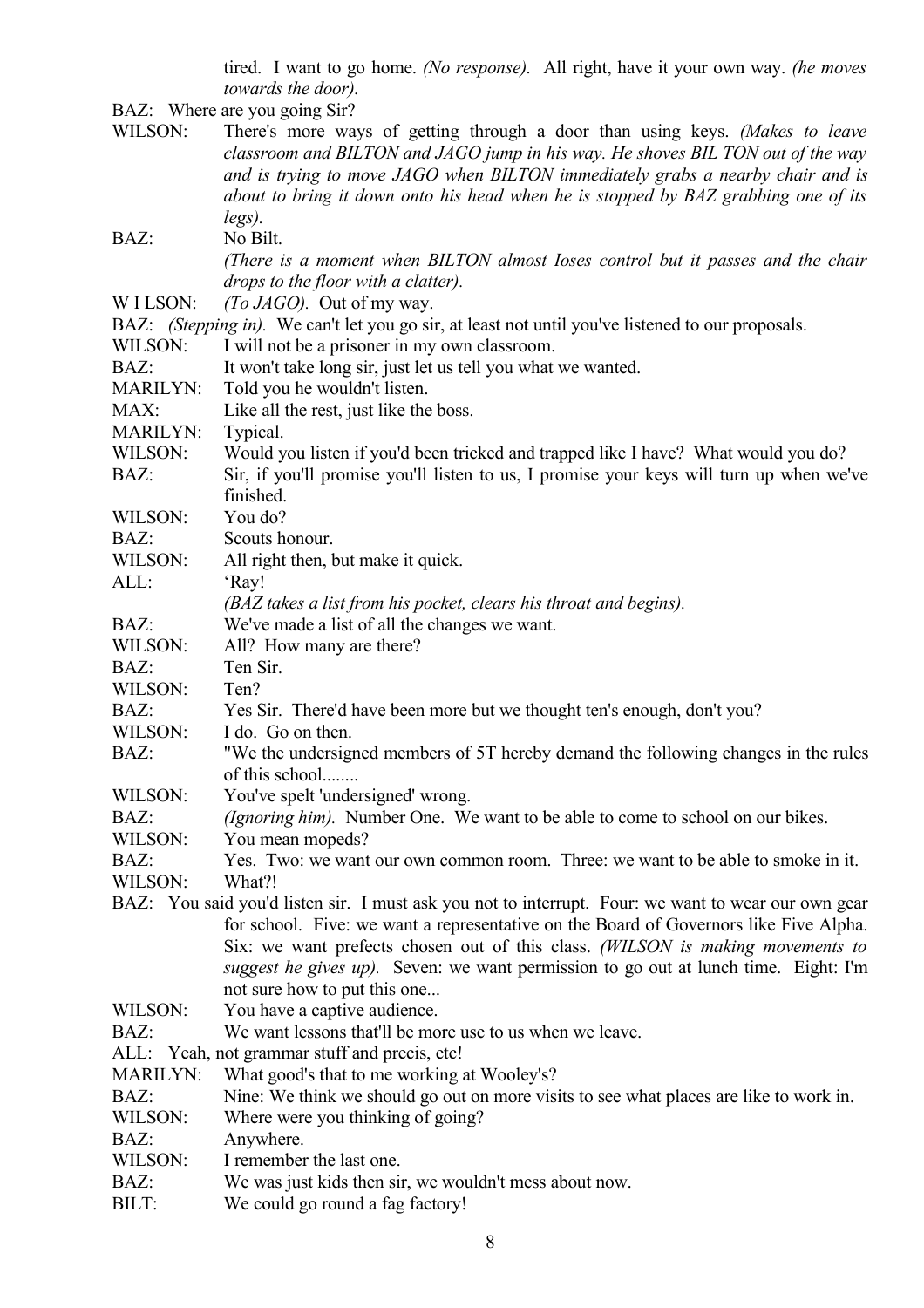| JAGO:          | Or a brewery!                                                                                  |
|----------------|------------------------------------------------------------------------------------------------|
| BILT:          | Yeah, think of all them free samples.                                                          |
| WILSON:        | See what I mean?                                                                               |
| BAZ:           | They're only kidding sir.                                                                      |
| WILSON:        | Are they? I don't think so. If you want visits you've got to stop acting like seven year       |
|                | olds on a Sunday School outing before I think about taking you out again.                      |
| BAZ:           | There you go again Sir, talking as if we were kids. We're not kids anymore.<br>That's          |
|                | why we put the last one on the list - we want to be treated like adults not kids.              |
| JAGO:          | Open your books!                                                                               |
| BILT:          | Close your mouths!                                                                             |
| JAGO:          | Stand up!                                                                                      |
| BFLT:          | Sit down!                                                                                      |
| JAGO:          | Stop talking!                                                                                  |
| BILT:          | Start the writing!                                                                             |
| WILSON:        | All right, all right. I take the point. There's only one trouble with being treated like       |
|                | adults and that is you've got to act like them.                                                |
|                |                                                                                                |
| BAZ:           | But we are adults, that's what we mean, we are and nobody seems to have noticed.               |
| WILSON:        | You think you are, there's a subtle difference.                                                |
| BILT:          | I know I am.                                                                                   |
| WILSON:        | How? Go on tell me how?                                                                        |
| BILT:          | Well I smoke as many as my Dad.                                                                |
| WILSON:        | Oh God, and that's what it means to be grown up?                                               |
| INKY:          | I am Sir, 1 have to shave twice a day.                                                         |
| WILSON:        | You?                                                                                           |
| <b>BISHOP:</b> | He doesn't, sir, he's having you on.                                                           |
| INKY:          | I do too, I can show you the razor.                                                            |
| <b>BISHOP:</b> | You've already shown it me and it didn't even have a blade in it!                              |
| <b>INKY:</b>   | So what, at least my Mam don't have to fasten my tie every morning like somebody I<br>know     |
| WILSON:        | Break it up, come on. Is that the last then?                                                   |
| BAZ:           | That's the last sir, number ten.                                                               |
| WILSON:        | Number ten, Moses Rogers and his Ten Commandments. Thank God for that, I thought               |
|                | they were never going to finish. Right then, I've carried out my side of the bargain           |
| BAZ:           | But aren't you going to tell us what you think of them? I mean do you think they're            |
|                | reasonable sir?                                                                                |
| WILSON:        | They don't sound too bad at first hearing but there's a lot of room for discussion there       |
|                | on some of them and I don't really think that this is the time or the place to go into all     |
|                | the pros and cons now, do you?                                                                 |
| BAZ:           | But will he listen to us?                                                                      |
| WILSON:        | The Head? I shouldn't think so in this situation. Anyway all you can do is try I suppose.      |
| MAX:           | Aren't you going to stay?                                                                      |
| WILSON:        | Stay?                                                                                          |
| MAX:           | Yeah, to help us.                                                                              |
| WILSON:        | Help you? Help you what?                                                                       |
| BAZ:           | Get through to him sir. You know the way his mind works, what he's likely to do.               |
| WILSON:        | He's likely to burst a blood vessel when he hears about this lot.                              |
| JENNY:         | But we need you sir.                                                                           |
|                |                                                                                                |
| WILSON:        | Need me?                                                                                       |
| JENNY:         | Yes sir to tell us if there's anything we've forgotten, to talk to him, he won't listen to us. |
| <b>BISHOP:</b> | (From the window). Batey's coming!                                                             |
| WILSON:        | The caretaker, that's something you'd forgotten. He's coming to lock up with his master        |
|                | keys.                                                                                          |
| MAX:           | Now what're we going to do?                                                                    |
| BILT:          | Drop a brick on him.                                                                           |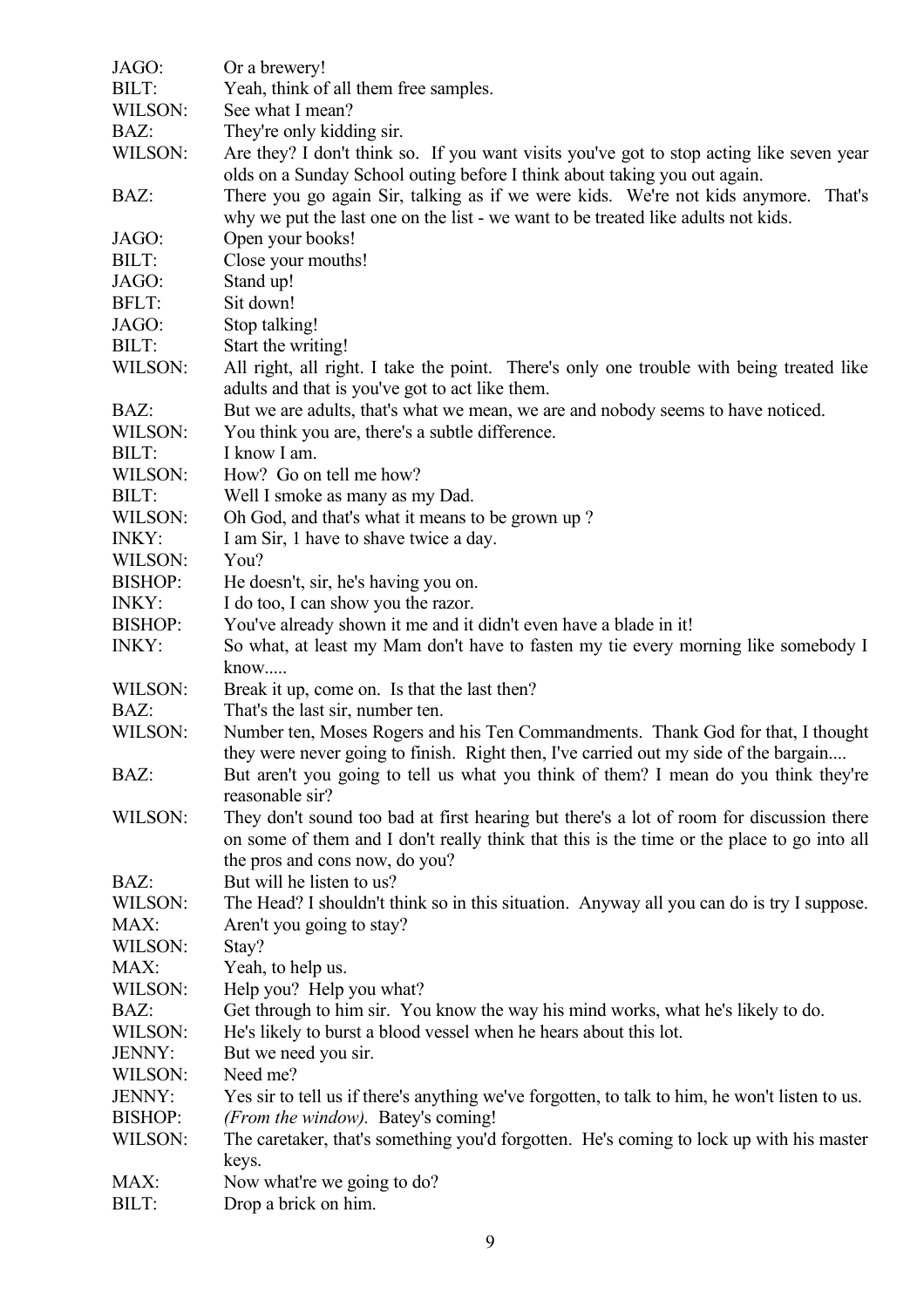| WILSON:       | Very subtle.                                                                                    |
|---------------|-------------------------------------------------------------------------------------------------|
| <b>INKY:</b>  | Can we kidnap him as well?                                                                      |
| WILSON:       | You'll be running out of oxygen at this rate.                                                   |
| BAZ:          | Sir, we haven't finished talking to you.                                                        |
| JENNY:        | Don't let him spoil it sir, please.                                                             |
| WILSON:       | (Slowly). Well. If you really wanted to stop him coming in there's only one thing you           |
|               | could do.                                                                                       |
| BAZ:          | What's that?                                                                                    |
| WILSON:       | Block the doors, use some kind of wedge against the wall.                                       |
| BAZ:          | Yeah but what?                                                                                  |
| WILSON:       | Well what about these? (Indicates desks).                                                       |
| BAZ:          | The desks! (He signals some of them and they put the desks in front of the inward               |
|               | opening doors at the top of the stairs).                                                        |
| <b>BATEY:</b> | Here, what do you think you're doing? Who's locked this door? (Sound of BATEY                   |
|               | unlocking the doors but unable to move doors due to desks). Get them out of the way,            |
|               | how d'you expect me to get through? What game do you think you're playing?                      |
|               | (WILSON goes out to pacify him).                                                                |
| WILSON:       | It's all right Mr Batey.                                                                        |
| <b>BATEY:</b> | Oh it's you Mr. Wilson. Have you seen what this lot's done here? I can't get through for        |
|               | them.                                                                                           |
| WILSON:       | Yes, I can see but the trouble is we've got something going off here Mr. Batey you see,         |
|               | what you might call a 'situation' has developed.                                                |
| <b>BATEY:</b> | Did you tell them to put them there then? Is it some more of your drama then?                   |
| WILSON:       | Er  not quite, but all the same do you think you could do me a little favour while              |
|               | you're up here?                                                                                 |
| <b>BATEY:</b> | Well that depends don't it.                                                                     |
| WILSON:       | Would you mind nipping over to the main block and seeing whether the Head's still               |
|               | here and if he is would you tell him there's something up here he should have a look at?        |
|               | - If it's convenient that is.                                                                   |
| <b>BATEY:</b> | I don't know, there's always something going off in this place, never a minute's peace.         |
| WILSON:       | It's very good of you.                                                                          |
| <b>BATEY:</b> | It is, you can say that again, as if I didn't have enough to do (Goes away chuntering to        |
|               | himself. WILSON re-enters to cheers from the rest).                                             |
| JENNY:        | Well done sir.                                                                                  |
| BAZ:          | Yeah, thanks.                                                                                   |
| MAX:          | But what did you have to send for the boss for, sir?                                            |
| WILSON:       | He's got to know sometime hasn't he?                                                            |
| MAX:          | I suppose so.                                                                                   |
| WILSON:       | And the sooner we get it over with the sooner I can be on my way.                               |
| JAGO:         | D'you think he'll listen?                                                                       |
| WILSON:       | He hasn't got much choice has he?                                                               |
| <b>JAGO</b>   | How d'you mean?                                                                                 |
| WILSON:       | Well he can't very well ignore the fact that one of his block's been taken over by a            |
|               | bunch of                                                                                        |
| BAZ:          | Hooligans?                                                                                      |
| WILSON:       | I was going to say squatters. But supposing he doesn't agree with your proposals,               |
|               | supposing he tries to make you sweat it out and just leaves you here.                           |
| BAZ:          | We've thought of all that sir. We've got the toilets out there                                  |
| WILSON:       | But you'd need food.                                                                            |
|               | BAZ: We've got food. Show him lads (They go to desks, bags and cupboards and produce tins of    |
|               | food and packets of biscuits and put them on his desk).                                         |
| BAZ:          | (Proudly). See? All organised.                                                                  |
| WILSON:       | Very impressive. <i>(Checks tins)</i> . Beans, peaches, fruit salad, biscuits, more beans, more |
|               | biscuits. Where's the primus?                                                                   |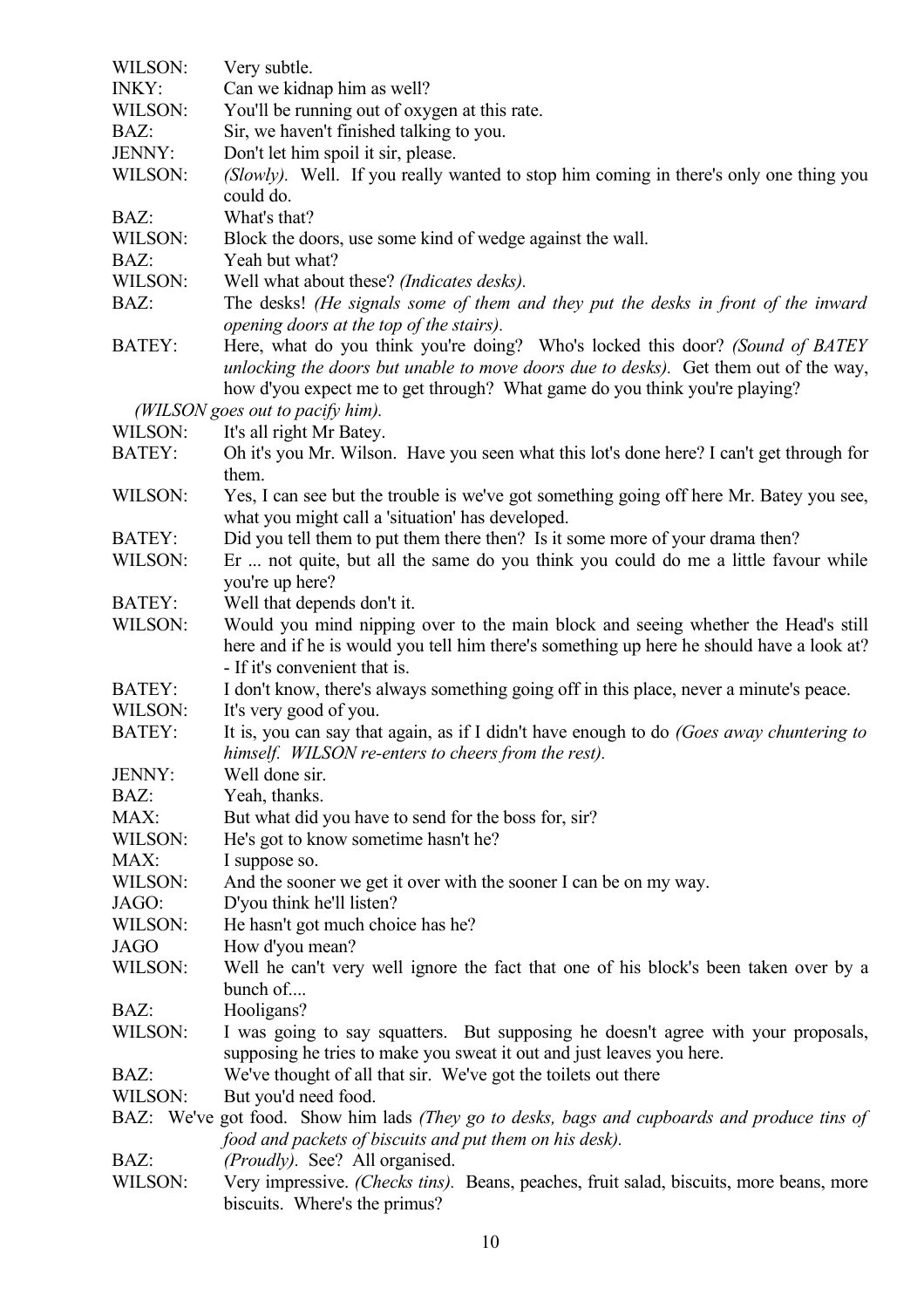| BAZ:                                                                                   | Primus?                                                                                               |  |
|----------------------------------------------------------------------------------------|-------------------------------------------------------------------------------------------------------|--|
| WILSON:                                                                                | Yes primus, you'll need something to cook them on. Haven't you got one?                               |  |
| BAZ:                                                                                   | Er                                                                                                    |  |
| BILT:                                                                                  | I like me beans cold anyway.                                                                          |  |
| ALL:                                                                                   | Yeah and me.                                                                                          |  |
| WILSON:                                                                                | It looks like you'll have to. But what about things like sleeping arrangements, it could              |  |
|                                                                                        | go on for some time.                                                                                  |  |
| BAZ:<br>WILSON:                                                                        | No problem: (Another signal and they produce blankets and sleeping bags). See?<br>And the girls?      |  |
| JENNY:                                                                                 | We've got ours as well sir.                                                                           |  |
| WILSON:                                                                                | No, I mean where are you going to sleep? In here with the boys?                                       |  |
| <b>MARILYN:</b>                                                                        | Yeah, where are we going to sleep?                                                                    |  |
| BAZ:                                                                                   | $I$ er                                                                                                |  |
| WILSON:                                                                                | I think the best bet's next door, don't you?                                                          |  |
| BAZ:                                                                                   | Oh yeah, good idea, I was going to say that.                                                          |  |
| JENNY:                                                                                 | What if 1 get scared during the night, I've never slept out before.                                   |  |
| BILT:                                                                                  | (Lewdly). I'll come and keep you company.                                                             |  |
| JENNY:                                                                                 | You'll not.                                                                                           |  |
| WILSON:                                                                                | I think she's quite capable of looking after herself, she's a big girl now you know.                  |  |
| BILT:                                                                                  | Not 'alf!                                                                                             |  |
| JENNY:                                                                                 | Cheek!                                                                                                |  |
| <b>BISHOP:</b>                                                                         | ( <i>From window</i> ). 'Ere - 'e's coming, the boss.                                                 |  |
| <b>MARILYN:</b>                                                                        | Ooer!                                                                                                 |  |
| MAX:                                                                                   | Now the trouble starts.                                                                               |  |
| BAZ:                                                                                   | Shurrup, there's nowt he can do if we all stick together.                                             |  |
| WILSON:                                                                                | What are you going to say to him, then?                                                               |  |
| BAZ:                                                                                   | Just what we've told you, show him the list.                                                          |  |
| WILSON:                                                                                | Rather you than me.                                                                                   |  |
|                                                                                        | (They all wait as the HEAD'S footsteps are heard coming up the stairs and he tries the                |  |
|                                                                                        | doors).                                                                                               |  |
|                                                                                        | HEAD: Wilson? Are you in there? (WILSON goes out to face the music and beckons BAZ to follow          |  |
|                                                                                        | him). Ah, there you are, Mr. Batey said you wanted to see me. What's going on?<br>Well                |  |
| WILSON:                                                                                |                                                                                                       |  |
| HEAD:                                                                                  | I'm very busy you know, won't it wait till Monday?                                                    |  |
| WILSON:                                                                                | Well I don't think it will you see                                                                    |  |
| HEAD:                                                                                  | Who's done this to the doors? I can't talk to you through them man, move the desks out<br>of the way. |  |
| WILSON:                                                                                | That's what 1 wanted to see you about, that's the problem.                                            |  |
|                                                                                        | HEAD: (Seeing BAZ). Ah Rogers eh? Another one of his little stunts eh? Well you needn't have left     |  |
| the evidence in situ, I'd have believed you without that. Just send him along to me on |                                                                                                       |  |
|                                                                                        | Monday morning and I'll deal with him, don't worry.                                                   |  |
| WILSON:                                                                                | You don't understand, its not one of his usual tricks. 1 think it's a bit more serious this           |  |
|                                                                                        | time.                                                                                                 |  |
| HEAD:                                                                                  | Serious? What on earth are you blabbering on about, man?                                              |  |
| WILSON:                                                                                | Tell him Rogers.                                                                                      |  |
| BAZ:                                                                                   | I  er                                                                                                 |  |
| WILSON:                                                                                | Show him the list. (BAZ slips the list through the door).                                             |  |
|                                                                                        | HEAD: What's this?"we the undersigned  demand  changes?" What's all this about Wilson?                |  |
| WILSON:                                                                                | If you'll read it, Sir, it'll tell you                                                                |  |
| HEAD:                                                                                  | I haven't got time to read this scrawl, its illegible!                                                |  |
| WILSON:                                                                                | Well it's a protest you see, a sit-in -                                                               |  |
| HEAD:                                                                                  | A WHAT?                                                                                               |  |
| WILSON:                                                                                | They say they're having a sit-in and taking over this floor until -                                   |  |
| HEAD:                                                                                  | They'll do no such thing!                                                                             |  |
|                                                                                        |                                                                                                       |  |